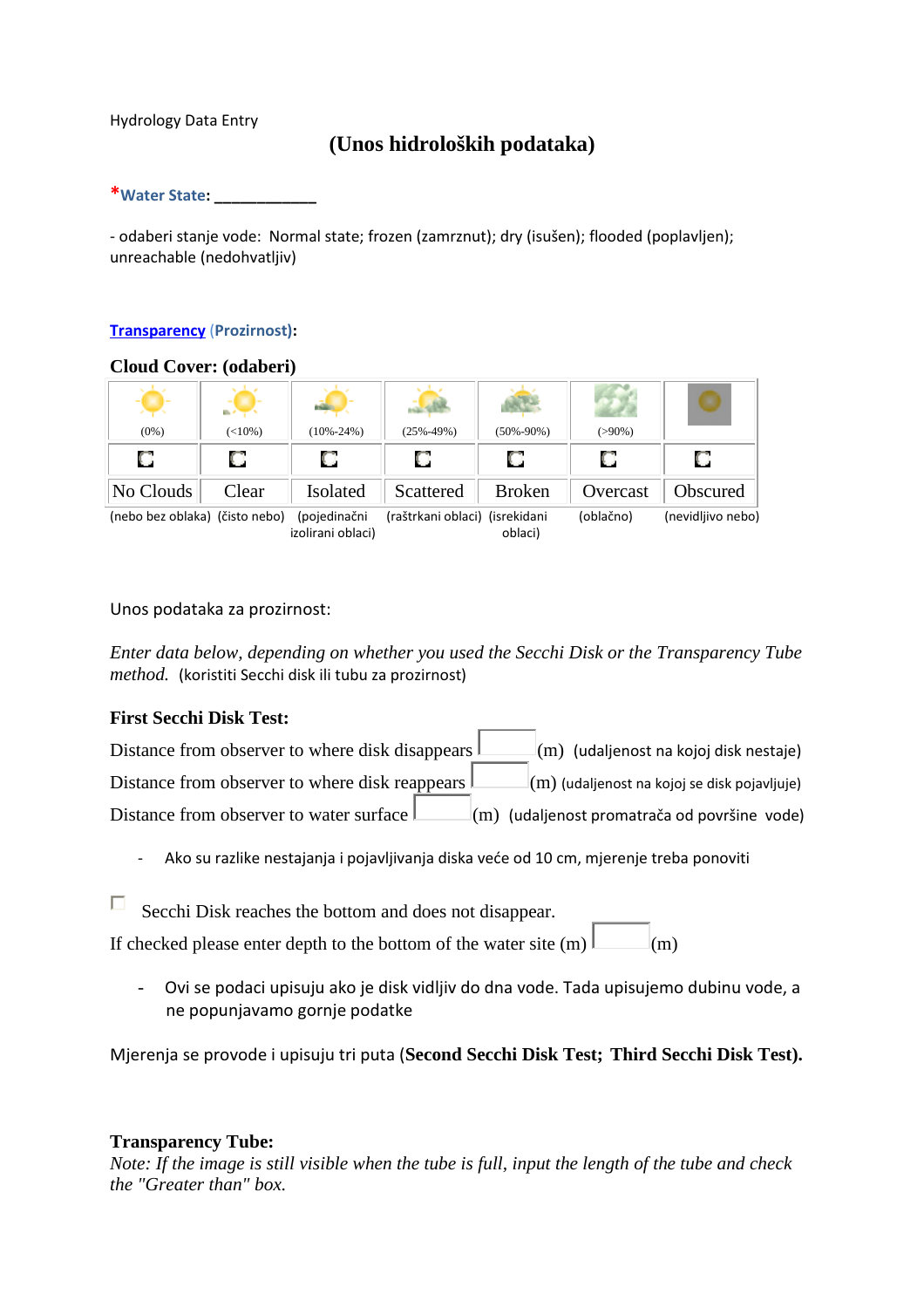- Prihvatljiva razlika u mjerenjima je +/- 1 cm, a ako se dno vidi kada se napuni cijev (prozirnost je veća od tube- greater than box) upisati > od dužine cijevi

| Test 1 (cm): $\vert$   | Greater than depth of Transparency Tube? |
|------------------------|------------------------------------------|
| Test 2 (cm): $\lfloor$ | Greater than depth of Transparency Tube? |
| Test 3 (cm): $\lfloor$ | Greater than depth of Transparency Tube? |

# Water Temperature **7** Measured With

- Odabrati način mjerenja Sample  $\frac{1}{2}$   $\frac{2}{3}$ <br>Temperature (degrees  $\bigcap$ Temperature (degrees C)
- Unijeti podatke za tri mjerenja temperature ( $^0$ C), podaci se ne smiju razlikovati za više od  $0,5^{\degree}$ C

## Dissolved Oxygen

| Sample                  |  |  |
|-------------------------|--|--|
| Dissolved Oxygen (mg/L) |  |  |

- Unijeti tri rezultata, izmjerene koncentracije kisika. Maksimalne razlike u mjerenjima: 0,4 mg/L za La Motte kit i 1,0 mg/L za Hach kit

## **Water pH**

**Measured With**:

- **Select**
- Odabrati način mjerenja pH vode: indikator papir ili pH metar (pH pen)
- pH izmjeriti tri puta i unijeti podatke, ako su razlike u mjerenjima manje od: 1,0 pH jedinica za indikator papir i 0,2 pH jedinica za pH metar (pH pen)
- ako u vodi ima soli izmjeriti vodljivost(conductivity)

 $\overline{\phantom{a}}$ 

| Sample                                                 | If salt added,<br>conductivity<br>$ $ (microSiemens/cm) $ $ | pH |
|--------------------------------------------------------|-------------------------------------------------------------|----|
| If salt added, conductivity (microSiemens/cm) Sample 1 |                                                             |    |
| If salt added, conductivity (microSiemens/cm) Sample 2 |                                                             |    |
| If salt added, conductivity (microSiemens/cm) Sample 3 |                                                             |    |

Note: Please record all measurements taken. The GLOBE system automatically calculates an average.(GLOBE automatski računa srednju vrijednost)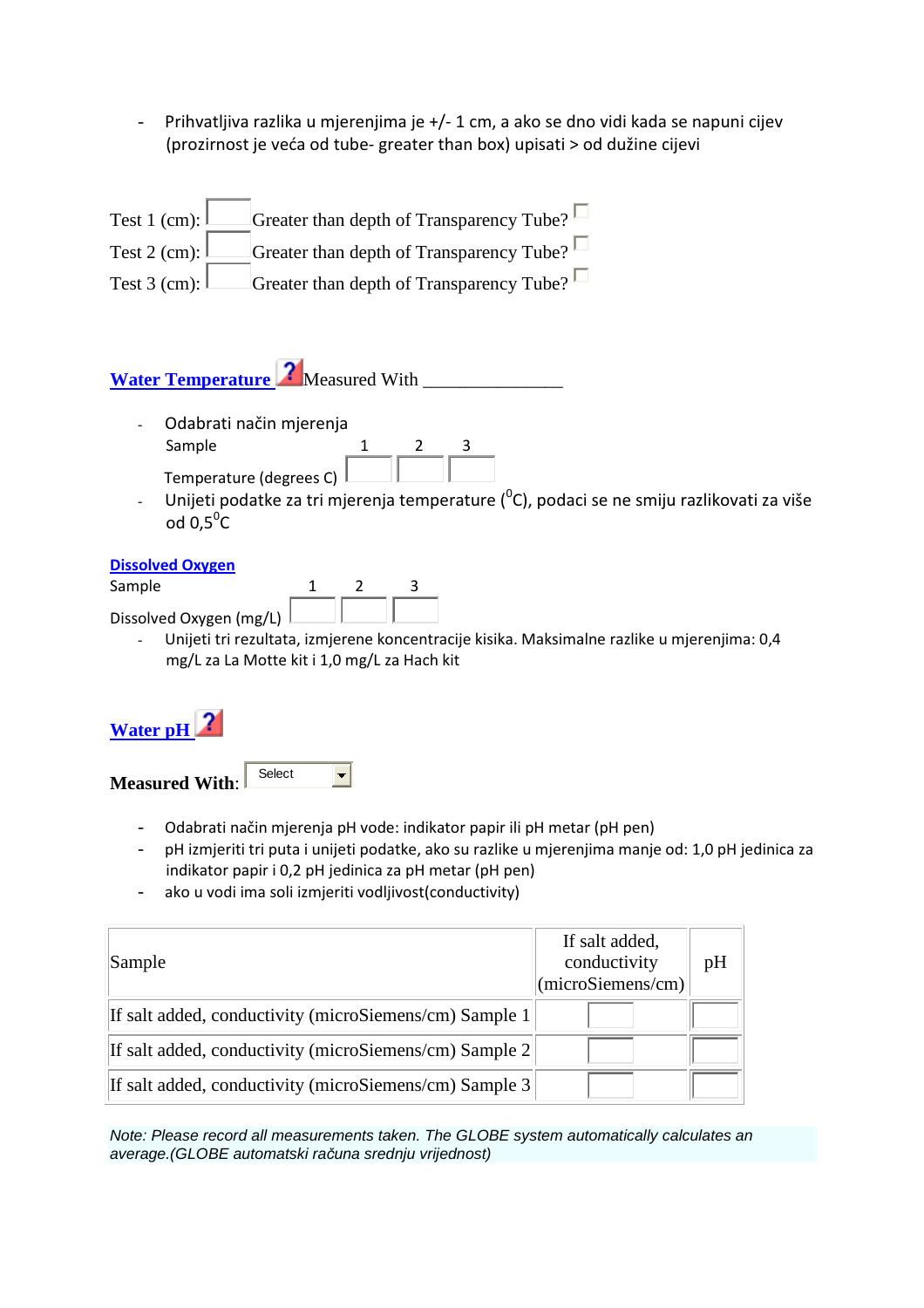# **Value of buffers used:**  $\Box$  pH 4  $\Box$  pH 7  $\Box$  pH 10 ( Check all used. )

-standardi korišteni za kalibraciju-obilježiti koji je(su) korišteni

## **Salinity(salinitet)**

| Tide Information (opis plima-oseka) samo ako se javljaju velike razlike                                                                                                                                                                                                                                    |                                                                                           |  |  |
|------------------------------------------------------------------------------------------------------------------------------------------------------------------------------------------------------------------------------------------------------------------------------------------------------------|-------------------------------------------------------------------------------------------|--|--|
| Time of High(plima) or Low Tide(oseka) before Salinity Measurement (UT)-prije<br>mjerenja:<br>Minute: $\Box$ High Tide $\Box$ Low Tide<br>Hour:<br>Time of High(plima) or Low Tide(oseka) after Salinity Measurement (UT-poslije<br>mjerenja):<br>Minute: $\Box$ $\Box$ High Tide $\Box$ Low Tide<br>Hour: |                                                                                           |  |  |
| Location of Tide: mjesto gdje se javlja                                                                                                                                                                                                                                                                    |                                                                                           |  |  |
| upisati mjesto<br>Place where these tides occur:                                                                                                                                                                                                                                                           | -gdje se javlja promjena                                                                  |  |  |
| (School Location: koordinate škole                                                                                                                                                                                                                                                                         |                                                                                           |  |  |
| Latitude: 45.3394 deg North<br>Longitude: 14.4292 deg East<br><b>Elevation : 50 meters</b>                                                                                                                                                                                                                 |                                                                                           |  |  |
| $\log \Box$ North $\Box$ South of the Equator<br>Latitude:<br>(Enter the data in the format 56.8462 deg and mark whether it is North or South.)<br>$\log \Xi$ East $\Xi$ West of the Prime Meridian<br>Longitude:<br>Enter the data in the format 102.9073 deg and mark whether it is East or West.)       |                                                                                           |  |  |
| Sve upisati u obliku stupnjeva sa decimalnim mjestima,                                                                                                                                                                                                                                                     |                                                                                           |  |  |
| Salinity (Hydrometer Method): miereno hidrometrom                                                                                                                                                                                                                                                          |                                                                                           |  |  |
| Temperature of water sample in 500mL tube<br>(degrees C)-temperatura uzorka vode                                                                                                                                                                                                                           | Test 1<br>Test 2<br>Test 3<br>deg.<br>deg.<br>deg.<br>$\mathcal{C}$<br>$\mathcal{C}$<br>C |  |  |
| Specific Gravity                                                                                                                                                                                                                                                                                           |                                                                                           |  |  |
| Salinity of sample                                                                                                                                                                                                                                                                                         | ppt<br>ppt<br>ppt                                                                         |  |  |
| Note: Please record all measurements taken. The GLOBE system automatically calculates an average.                                                                                                                                                                                                          |                                                                                           |  |  |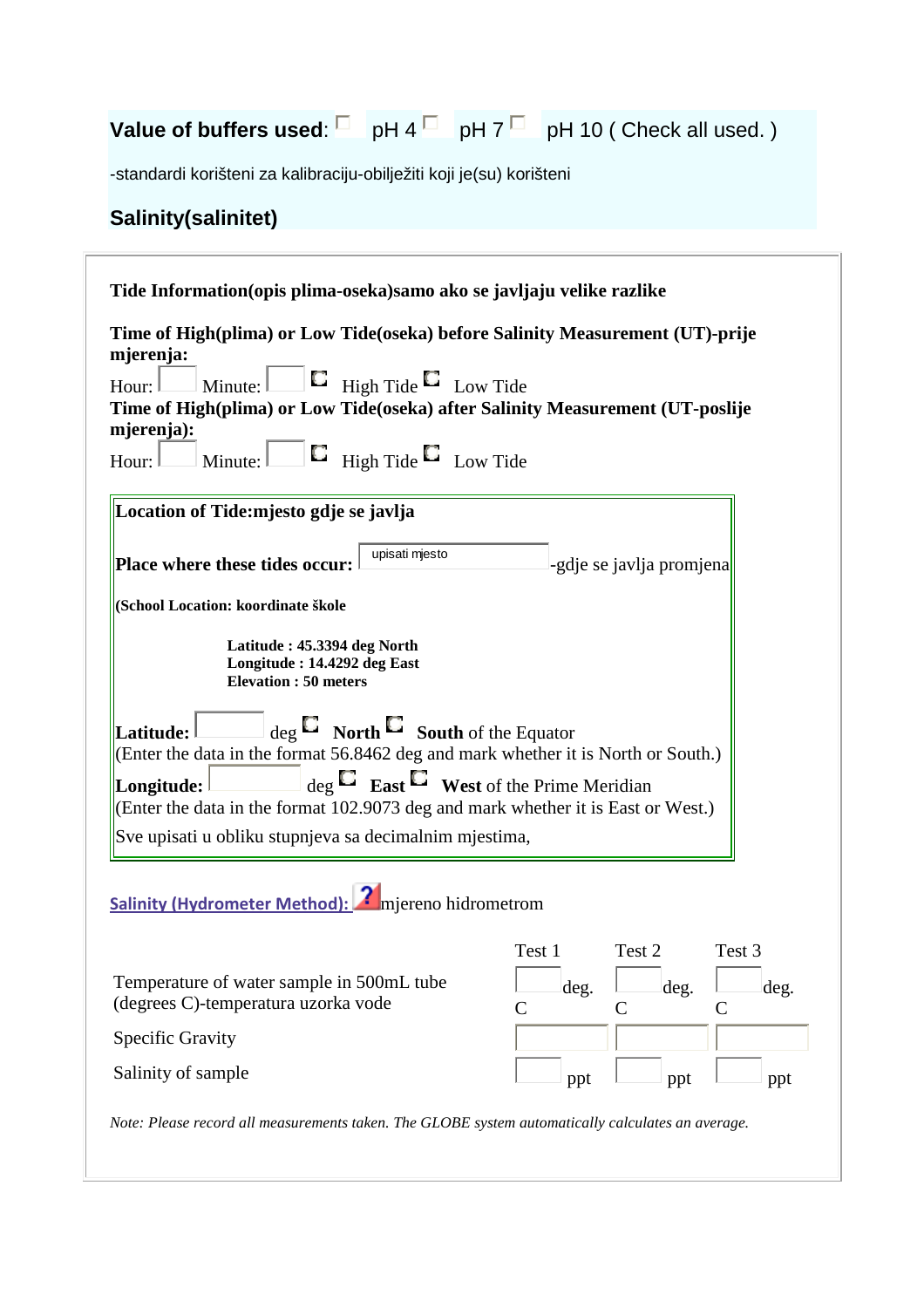| <b>Optional Salinity Titration 2</b> ako je rađena titracija<br>Salinity of sample:                                                      |  |
|------------------------------------------------------------------------------------------------------------------------------------------|--|
| Test 1: ppt Test 2: ppt Test 3: ppt<br>Note: Please record all measurements taken. The GLOBE system automatically calculates an average. |  |

## **Salinity Kit manufacturer and model:** Other , HANNA

(if this is not the kit that was used at the time these measurements were taken, please update this information on the Hydrology Study Site Definition page)

-ako nije korišten preporučeni kit treba upisati pri definiciji postaje

**Alkalinity** (For kits that read alkalinity directly) **2** -za kitove koji direktno očitavaju alkalitet

| Sample Alkalinity (mg/L as $CaCO3$ ) |
|--------------------------------------|
|                                      |
|                                      |
|                                      |

Note: Please record all measurements taken. The GLOBE system automatically calculates an average.

## **Alkalinity** (For kits that count drops only)-za kitove koji mjere broj utrošenih kapi

|  | $\begin{array}{ l l }\hline \text{Sample} & \text{Number of Drops} & \text{Cons} & \text{Consation constant for your kit} \\ \hline \text{broj utrošenih kapi} & \text{konstanta za preračunavanje iz kita} \end{array}$<br>konstanta za preračunavanje iz kita | Alkalinity (mg/L as $CaCO3$ )<br>izračunati alkalitet |
|--|-----------------------------------------------------------------------------------------------------------------------------------------------------------------------------------------------------------------------------------------------------------------|-------------------------------------------------------|
|  |                                                                                                                                                                                                                                                                 |                                                       |
|  |                                                                                                                                                                                                                                                                 |                                                       |
|  |                                                                                                                                                                                                                                                                 |                                                       |

Note: Please record all measurements taken. The GLOBE system automatically calculates an average.

## **Alkalinity Kit manufacturer and model:** Other , MERCK

(if this is not the kit that was used at the time these measurements were taken, please update this information on theHydrology Study Site Definition page)

-ako nije korišten preporučeni kit upisati pri definiciji postaje